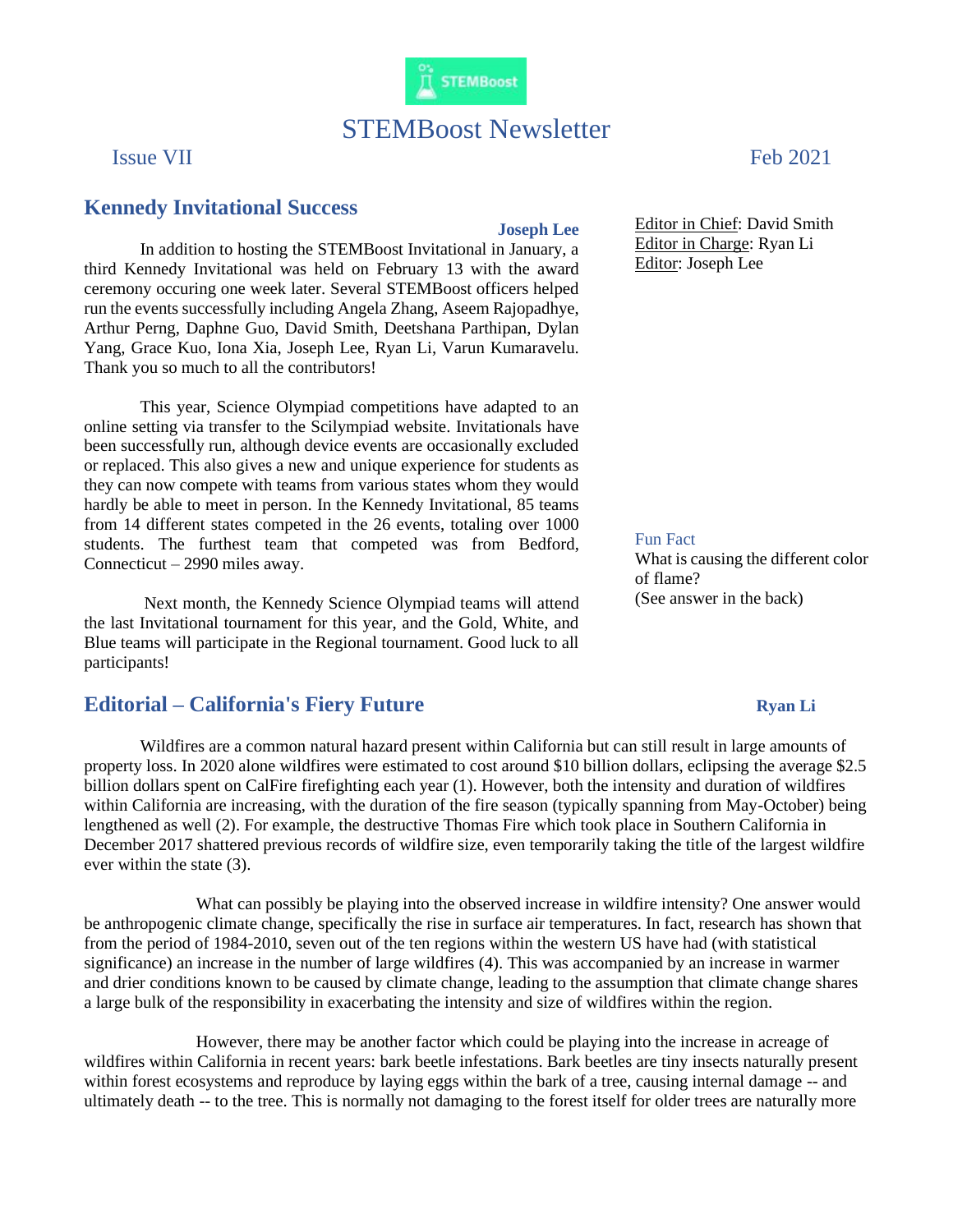susceptible to bark beetles while younger trees are not. Thus, the bark beetles are effectively clearing out the weaker trees, making room for newer and healthier ones to grow. However, stressors such as a lack of water available (brought on by drought) can weaken a young, healthy tree, allowing bark beetles to take advantage of both young and old trees (5).This can devastate a forest ecosystem, leading to an increased spread of bark beetles as well. For example, from 2012-2018 around 142 million trees (mostly pine) succumbed to bark beetle infections, which correlated with the severe drought within California endured from 2012-2016 (6). It turns out that the increased prevalence of bark beetles within the coniferous forests of Northern California can also be linked to climate change itself. Researchers have found that "warming summer and winter temperatures are major drivers of beetle population outbreaks across the US, and apparent range expansion in some species" (7).

This all relates to increased wildfire severity within the state through the direct correlation found between bark beetle infestations and acreage of wildfires from 2013-2018 within Northern California. This conclusion was drawn by myself as well as Megan Dhingra and Antra Jaj this summer within the Summer Research Academy (SRA) program from University of Santa Barbara. Using a digital mapping tool named ArcGIS, data for bark beetle infections as well as wildfire perimeters was layered on top of one another for each individual year, and a visual count was made to determine how many bark beetle infested trees were present within each wildfire perimeter (excluding prescribed burns and wildfires which burned below 1,000 acres). After repeating this process with each year from 2013-2018, the data was placed into a scatter plot with the number of trees succumbing to bark beetle infestations being plotted against the acreage (size) of the wildfire. The data points within the years 2017 and 2018 were also plotted in separate scatterplots in the same fashion as previously described. The linear trendlines for all three had positive slopes (indicating a direct correlation), with the slope of the scatterplot for 2017 being a lot less than the slope for 2018. Also, the correlation of determination R2 was smaller in 2017 than in 2018, meaning that the correlation between the two variables had increased from 2017 to 2018. Taken all together, it was concluded that there was a relationship with increasing bark beetle related tree mortality correlating to increasing wildfire acreage in Northern California.

So, what can be done about the issue of increasing wildfire intensity driven by the effects of climate change? State agencies such as CalFire can continue to increase their annual spending on battling wildfires as they continue to increase in size, but this alone can't solve the issue of inevitable damage to property as well as the loss of lives. A more radical (but more practical solution) is to tackle the human origins of anthropogenic climate change itself, implementing more legislation regulating large fossil fuel corporations such as Shell or Exxon Mobil, setting more rigorous standards for gasoline powered vehicles within the automobile industry, as well as encouraging making healthier and more environmentally conscious decisions on an individual basis (driving less, conserving water, eating more plant-based foods, etc.). It is only when individuals, corporations, and the government commit to making the same action -- drastically limiting greenhouse gas emissions -- can meaningful change be made.

## Works Cited:

- Louie, David. "Damage from California's wildfires estimated at \$10 billion, experts say." ABC7 News, 9 October 2020. [https://abc7news.com/california-wildfires-cost-of-cal-fire-stanford-wildfire](https://abc7news.com/california-wildfires-cost-of-cal-fire-stanford-wildfire-%20research/6897462/)[research/6897462/.](https://abc7news.com/california-wildfires-cost-of-cal-fire-stanford-wildfire-%20research/6897462/)
- "When is California Fire Season?" Frontline Wildfire Defense System, Accessed 26 Dec 2020. [https://www.frontlinewildfire.com/when-california-fire-season/.](https://www.frontlinewildfire.com/when-california-fire-season/)
- Regan, Michael D.. "Thomas fire becomes the largest in California's history." PBS, 23 Dec 2017. [https://www.pbs.org/newshour/nation/thomas-fire-becomes-the-largest-in-californias-history.](https://www.pbs.org/newshour/nation/thomas-fire-becomes-the-largest-in-californias-history)
- Wehner, M.F., J.R. Arnold, T. Knutson, K.E. Kunkel, and A.N. LeGrande, 2017: Droughts, floods, and wildfires. In: Climate Science Special Report: Fourth National Climate Assessment, Volume I [Wuebbles, D.J., D.W. Fahey, K.A. Hibbard, D.J. Dokken, B.C. Stewart, and T.K. Maycock (eds.)]. U.S. Global Change Research Program, Washington, DC, USA, pp. 231-256, doi: 10.7930/J0CJ8BNN.